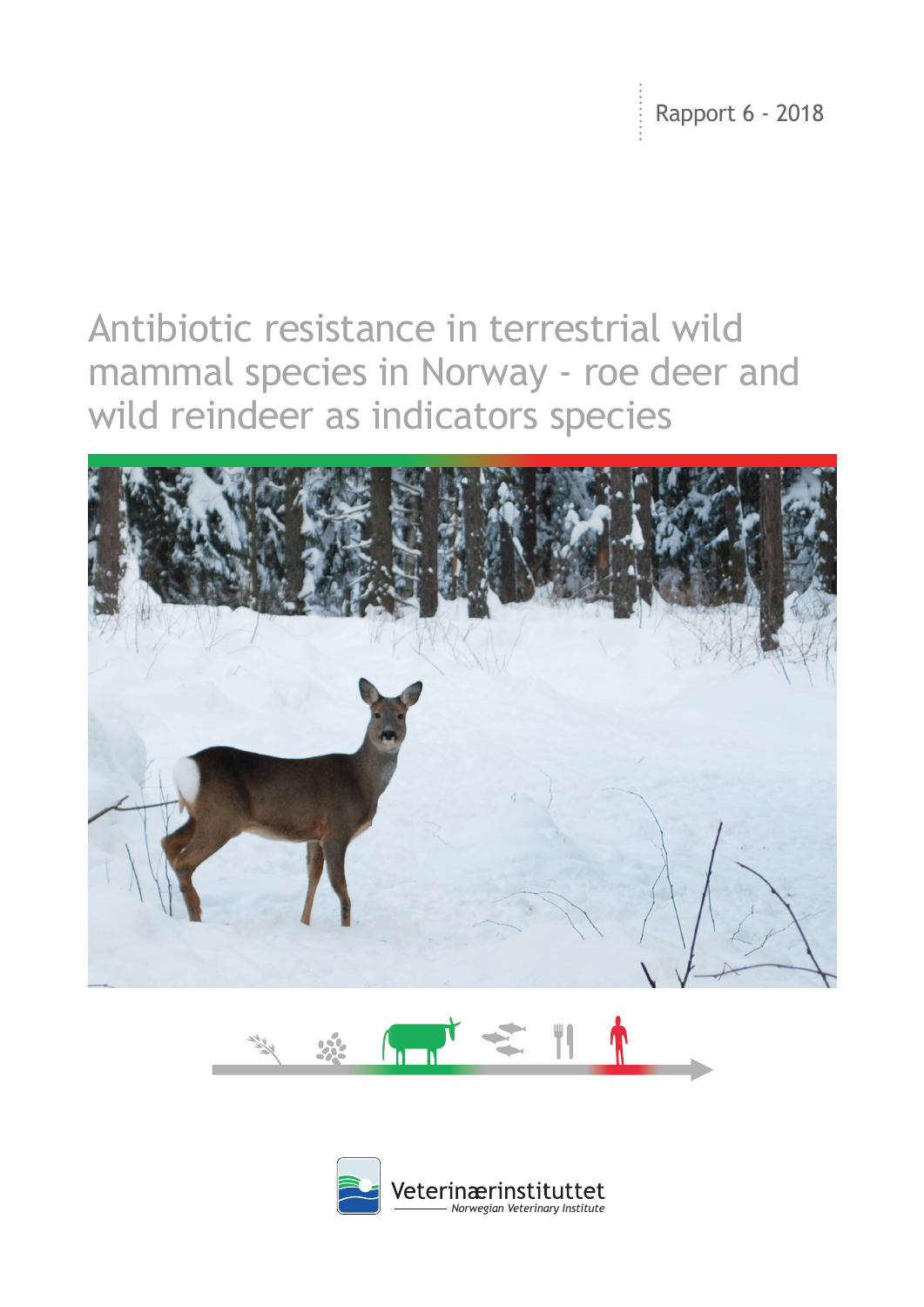# Antibiotic resistance in terrestrial wild mammal species in Norway – roe deer and wild reindeer as indicators species

# Content

#### **Authors**

Marianne Sunde, Anne Margrete Urdahl, Madelaine Norström, Knut Madslien, Agathe Vikre Danielsen, Aina Steihaug Barstad, Hilde Welde, Jannice Schau Slettemeås, Carlos G. das Neves

ISSN 1890-3290

**© Norwegian Veterinary Institute 2018** 

#### **Commissioned by**  The Norwegian Environment Agency



**Reference**  M-969|2018

Design Cover: Reine Linjer Photo front page: Knut Madslien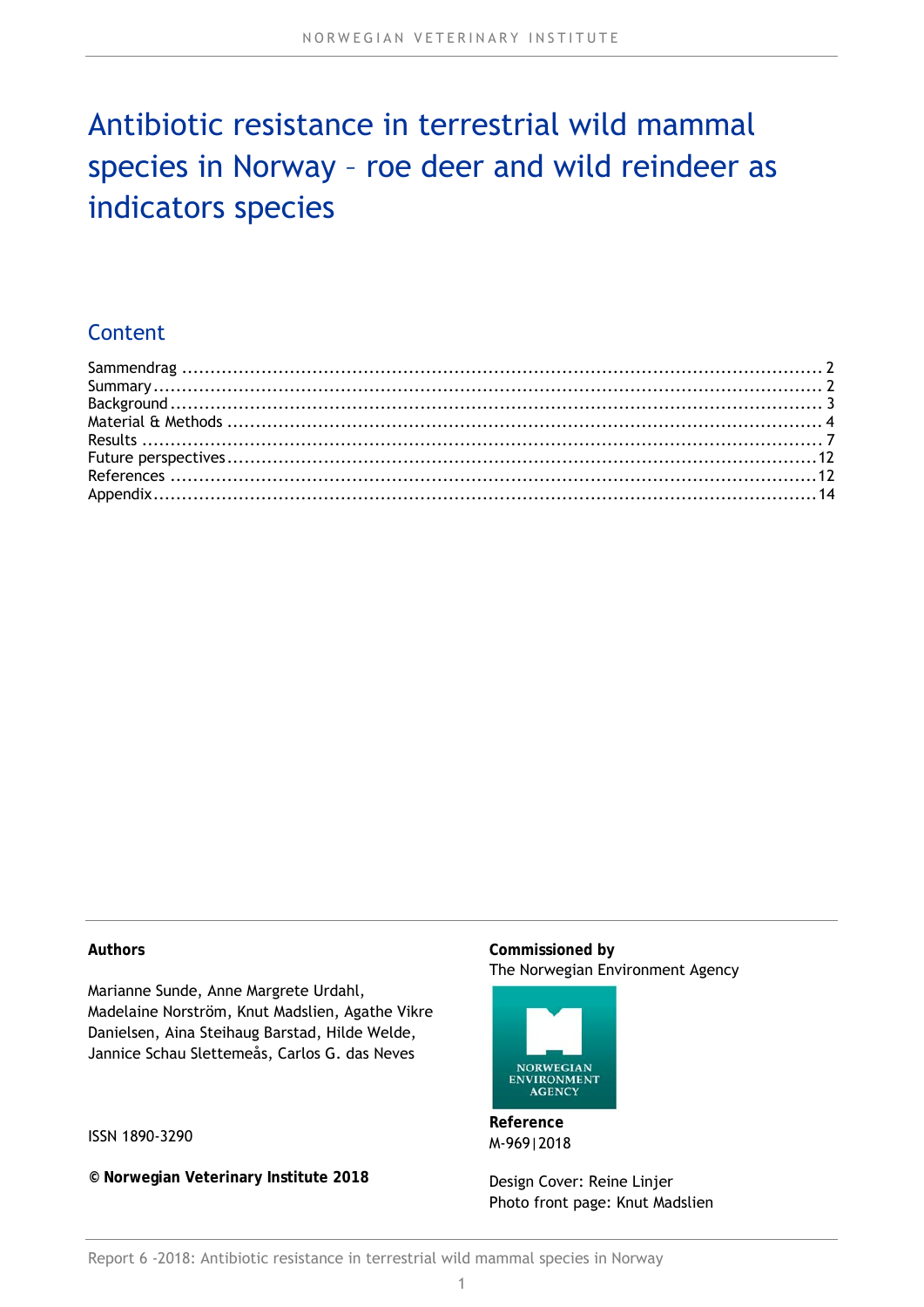# **Sammendrag**

Antimikrobiell resistens (AMR) er et voksende problem over hele verden, og er også utbredt i miljøet. Bruk av antibiotika til mennesker og husdyr kan ha direkte innvirkning på miljøet, og ville dyr kan bidra til spredning av antibiotikaresistente bakterier og gener. Det er uklart hvilken rolle antibiotikaresistens i ville dyr har, til tross for at utbredelse og spredning av antibiotikaresistens er av stor betydning for menneskers helse. Nylige studier i Norge av antibiotikaresistens i bakterier fra villfugl og rødrev viser at slike studier er viktig for å oppnå en større forståelse av problemstillingen, og at ville dyr kan brukes som indikatorarter for overvåking av antibiotikaresistens i miljøet.

Målet med denne studien var å estimere forekomsten av AMR-bakterier hos to arter av hjortevilt (villrein og rådyr) som har en antatt forskjellig eksponering for menneskelige aktiviteter (og AMR-drivere) i Norge. Undersøkelsen viser at det generelt er lav forekomst av antimikrobiell resistens hos *E. coli* i tarmfloraen hos villrein og rådyr i Norge. *E. coli* ble isolert og sensitivitetstestet fra 230 av 265 (86.8%) villrein og fra 274 av 301 (91%) rådyr. Blant disse var hhv. 96.5% fra villrein og 93.8% fra rådyr fullt følsomme mot alle antibakterielle substanser det ble testet mot. Forekomst av resistens mot mer enn én antibakteriell substans var sjelden. Resistens mot streptomycin var det vanligste funnet og ble påvist i henholdsvis 1,7 % av *E. coli* isolatene fra villrein og i 5.1% av *E. coli* isolatene fra rådyr. Det er uklart hvordan denne resistensen mot streptomycin har oppstått, det kan være spredning fra husdyr eller menneskelig aktivitet, eller også på grunn av en eller flere naturlig forekommende AMR-drivere i miljøet.

Fra kun ett rådyr ble det påvist *E. coli* resistent mot 3. generasjons cefalosporiner (0.3%). Resistensen var forårsaket av det ESBL (ekstendert spektrum beta-laktamaser)-kodende genet *bla*<sub>CTX-M-1</sub>. Dette er det første funnet av ESBL-produserende *E. coli* hos hjortevilt i Norge. Funnet var fra et rådyr jaktet i et område nær en av de største byene i Norge. Selv om ESBL-produserende *E. coli* nylig er rapportert funnet hos rødrev i Norge, er funnet noe overraskende. Det viser at bakterier resistente mot kritisk viktige antimikrobielle midler kan være tilstede til tross for et lite eller manglende seleksjonspress.

Flere og mer omfattende studier er nødvendig for å skaffe mer kunnskap om forekomsten og betydningen av antibiotikaresistens i ville dyr/miljøet, og i ett «Én helse» perspektiv.

### **Summary**

Antimicrobial resistance (AMR) is an emerging problem worldwide, and is widely spread in the environment. The use of antibiotics in humans, livestock or agriculture may have a direct impact on wildlife, and wild animals may provide a biological mechanism for the spread of antibiotic resistant genes. The wild reservoirs of AMR remain poorly understood, even if the occurrence and transmission are of paramount relevance to human health. Recent studies in Norway in wild birds and red foxes highlighted the importance of wild animals for the study of AMR, and its possible use as sentinel species for surveillance.

The aim of this study was to estimate the occurrence of AMR bacteria in two deer species (wild reindeer and roe deer), which have assumed different exposure to human activities (and AMR drivers) in Norway. This survey indicates that there in general is a low occurrence of AMR among *E. coli* of the intestinal microbiota of wild reindeer and roe deer in Norway. *E. coli* was isolated and susceptibility tested from 230 out of 265 (86.8%) wild reindeer, and from 274 out of 301 (91%) roe deer. Among the isolates obtained from wild reindeer and from roe deer, 96.5% and 93.8%, respectively, were fully susceptible to all the tested substances. Resistance to more than one substance tested for was rare. Resistance to streptomycin was the most commonly occurring resistance form and was detected in 1.7% of the *E. coli* isolates from wild reindeer and in 5.1% of the *E. coli* isolates from roe deer. Resistance to streptomycin cannot be easily explained, except for contamination from livestock animals or humans, or it being a natural form of resistance. The overall occurrence of *E. coli* resistant to 3<sup>rd</sup> generation cephalosporins was 0.3% in roe deer, and was mediated by *bla*<sub>CTX-M-1</sub>. This is the first finding of an ESBL from a wild cervid in Norway. This isolate originated from a roe deer hunted in an area near one of the largest cites in Norway. While ESBL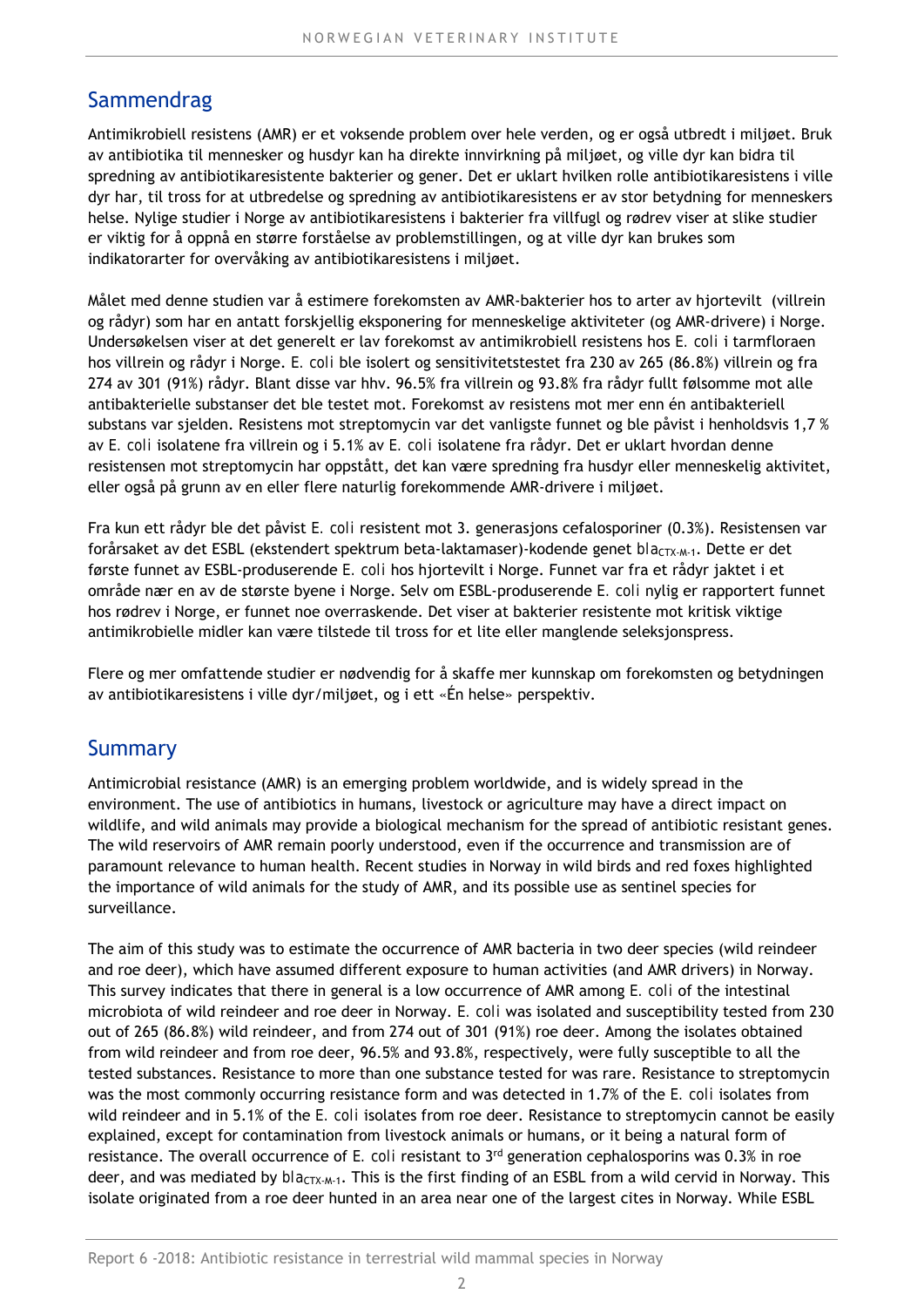has been recently reported in red foxes in Norway, its occurrence is surprising given the low selection pressure in Norway and highlights the existence of bacteria resistant to critically important antimicrobials in spite of absence of selection pressure.

Longitudinal and spatial broad studies should be prioritized in order to better understand this problem and elucidate the role of wildlife species in the spread of AMR in a One Health perspective, especially in ecosystems with relatively simple and well-characterized potential inputs of AMR, such as Norway.

## Background

The Norwegian government has issued a national strategy against antimicrobial resistance for 2015-2020 [1], where it is emphasized that this problem needs a holistic approach, where human and animal health and the environment needs to be assessed in relation to each other. The respective Ministries are to follow up the strategy. Based on this, the Norwegian Environment Agency received an assignment from the Ministry of Climate and Environment to map reservoirs of antimicrobial resistance (AMR) in the Norwegian environment. The Norwegian Veterinary Institute (NVI) was commissioned to investigate the occurrence of antimicrobial resistance in terrestrial wild mammals, using bacteria isolated from wild, free-ranging roe deer (*Capreolus capreolus*) and reindeer (*Rangifer tarandus tarandus*) as an indicator.

Antimicrobial resistance (AMR) is an emerging problem all over the world, and the overall consumption of antimicrobials is considered as the major cause of this situation. Resistant bacteria and transferable resistance genes within bacterial populations may spread to other hosts. However, other factors may also be of importance for AMR dissemination. Chemical substances such as disinfectants, pesticides and other biocides, and heavy metals can for instance contribute to AMR development. All these factors are hereafter termed resistance drivers.

Moreover, there is a continuous exchange of bacteria between different niches in the ecosystem and resistant bacteria in different environments like soil, freshwater, the sea, sediments and wildlife can thus contribute to AMR dissemination. It is therefore a need to gain more knowledge of the occurrence of AMR in different environmental niches. Additionally, such new knowledge needs to be assessed for possible relationships with exposure to antimicrobials and other potential resistance drivers.

In Norway people account for 89% of antibiotic consumption [2]. In population dense areas there may be a higher probability of excretion of antibiotics and antibiotic resistant bacteria into the environment e.g. through garbage / waste and sewage, as well as from hospitals and other health institutions. The impact of the use of pesticides in agriculture settings remains poorly understood, and can greatly affect the accumulation / spread of resistance in the natural environment.

It is nonetheless recognised today that AMR is widespread in the environment and the result of the use of antibiotics in humans, livestock or agriculture may have a direct impact on wildlife. Such animals may provide a biological mechanism for the spread of antibiotic resistance genes.

The wild reservoirs of resistance remain, however, poorly understood, even if its origins and mechanisms are of paramount relevance to human health because of the increasing importance of zoonotic diseases as well as the need for predicting emerging resistant pathogens.

In wild animals, one of the first reports of AMR dates back to 1978, in Japanese wild birds [3], but since then and especially in the last two decades, several studies have identified AMR in different wildlife species (for a review on AMR in wildlife please refer to [4-7]). Even in remote ecosystems untouched by anthropogenic pressures such as the Arctic, AMR has been described in wildlife species [8, 9].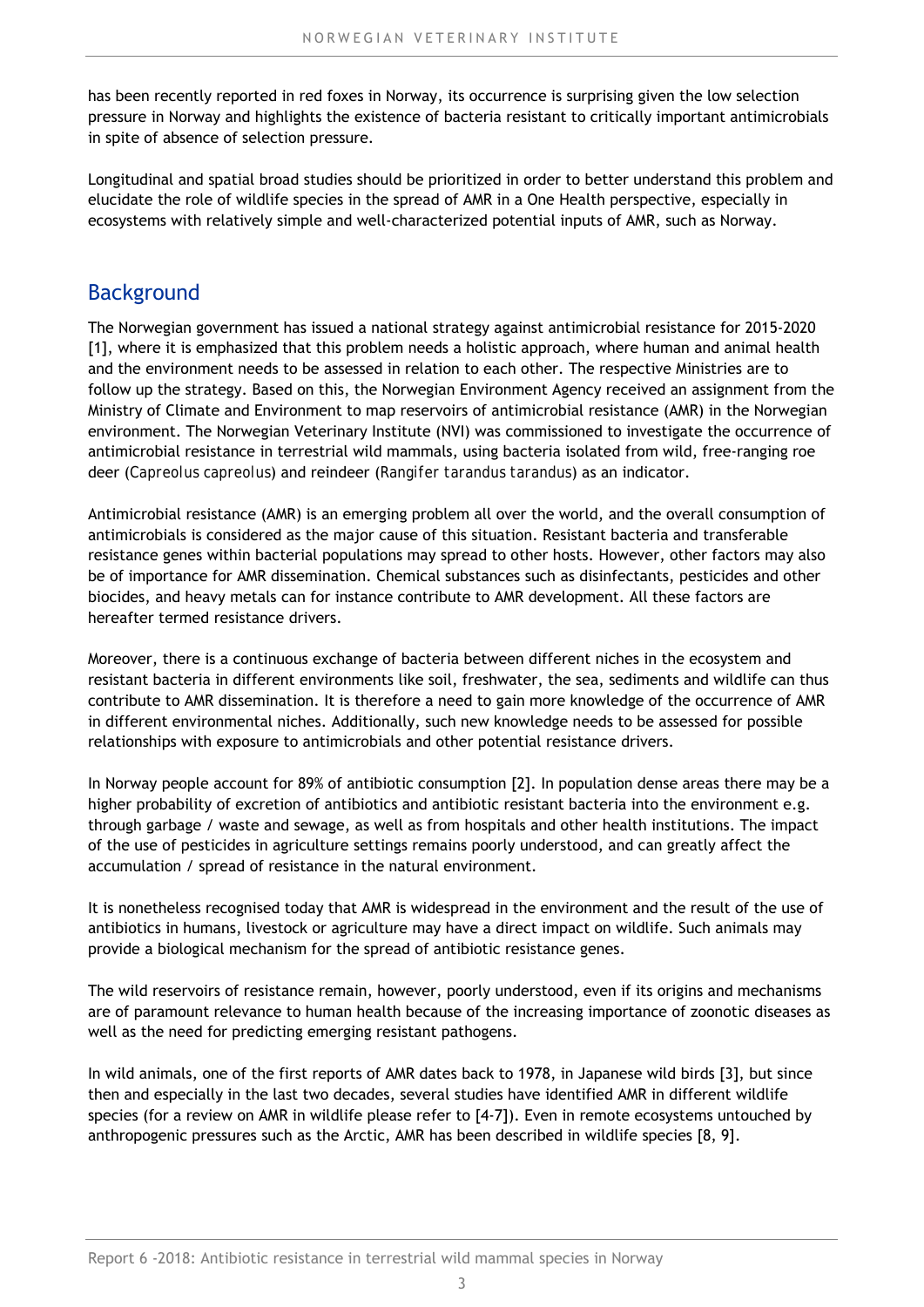Despite these studies, the lack of continuous time and spatial surveillance of AMR in wildlife species has made it difficult to understand the mechanisms and variations in distribution and sources of AMR, and how these affects the global situation on resistance in humans, animals and the environment.

To better understand the dynamics of AMR in the environment, several studies have begun to consider the role of wildlife as bioindicators or sentinels for AMR [4, 10-13]. While birds often have been chosen as a study species, several studies have focused in terrestrial mammals such mice (*A. sylvaticus*), voles (*M. agrestis, M. glareolus*), red deer (*Cervus elaphus*), roe deer, red foxes (*V. vulpes*), Iberian wolves (*C. lupus signatus*), Iberian lynx (*Lynx pardinus*).

In Norway, a recent study on AMR in red foxes correlated the occurrence of resistance in the foxes with a gradient of human +population density (*Mo et al., submitted 2017*; [14]), showing the potential of using this species as a sentinel for AMR spread in the environment.

Both reindeer and roe deer are relatively stationary, though some have seasonal migration. While wild reindeer, mainly located in high mountain areas, likely have little contact with human activity, roe deer on the other hand inhabit areas of both low and high human population density (e.g. Oslo). Roe deer might hence be more prone to have contact with not only humans but also garbage and sewages. By monitoring AMR in wild reindeer and roe deer, we may be able to uncover differences between these two deer species, and relate them to human contact and its impact for the spread of AMR in the environment.

The aim of this study was to estimate the occurrence of AMR bacteria in two deer species (wild reindeer and roe deer), which have assumed different exposure to human activities (and AMR drivers) in Norway.

# Material & Methods

#### Sampling

To obtain knowledge of the health status of Norwegian populations of wild ungulates, NVI carries since 1998 a yearly health surveillance program for cervids and musk ox (HOP) [15], on assignment from the Norwegian Environment Agency.

Regarding sampling, this study took advantage of the ongoing CWD eradication/surveillance program. The CWD program is based on the analysis of brain samples, but in 2017 an additional faecal sample was collected during the wild reindeer and roe deer hunt. Additionally, faecal samples from roe deer were collected from road fatalities in Oslo metropolitan area during necropsy by the Norwegian Veterinary Institute. Faecal samples from 301 roe deer and 265 wild reindeer were examined. One sample per animal was analysed.

The location of collected samples is presented in Figure 1.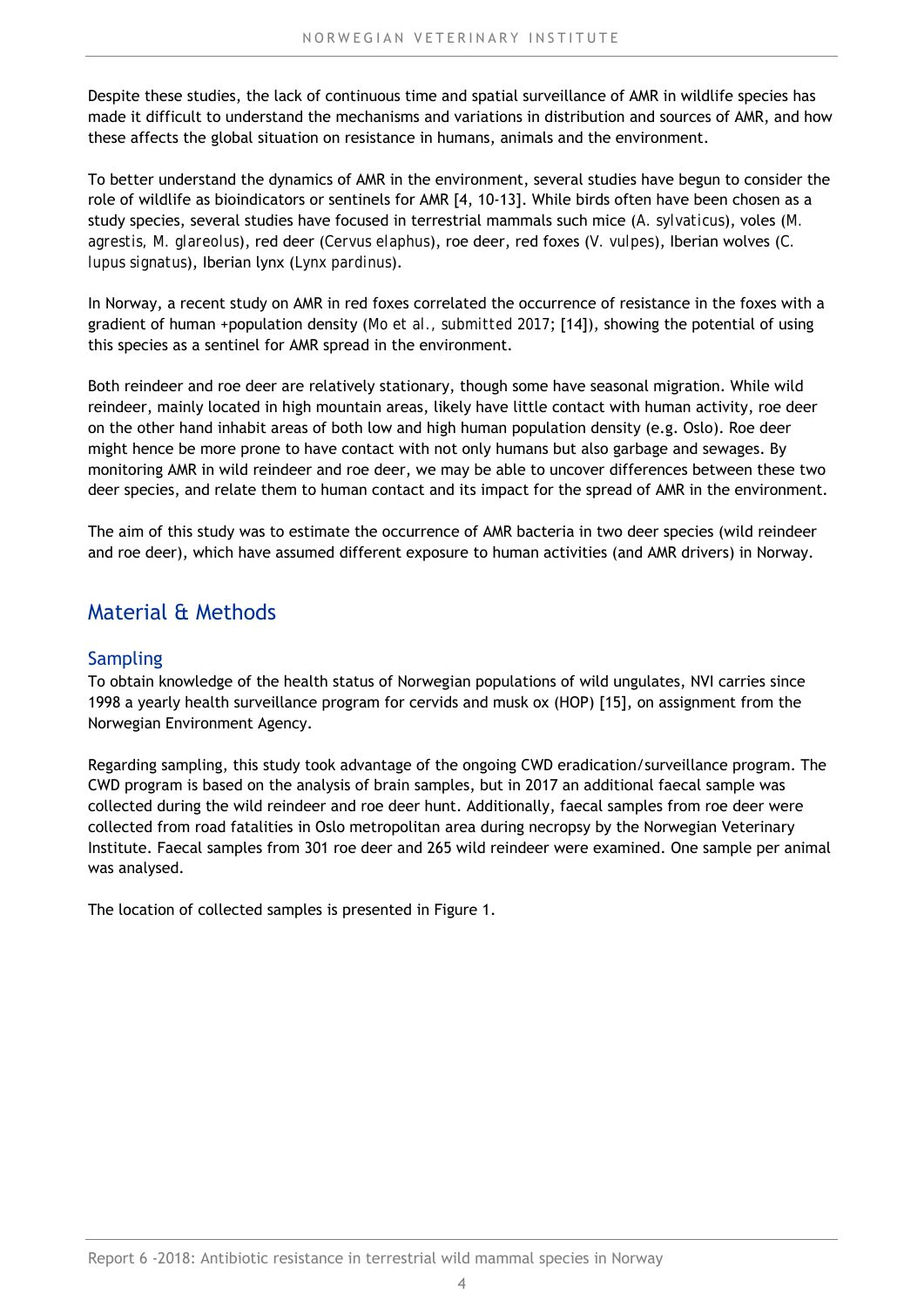

**Figure 1.** The locations of sampled roe deer (n=301), (A), and wild reindeer (n=265), (B). Number of samples collected per municipalities and wild reindeer area is coloured from light green to dark green, darker nuances show increased number of animals investigated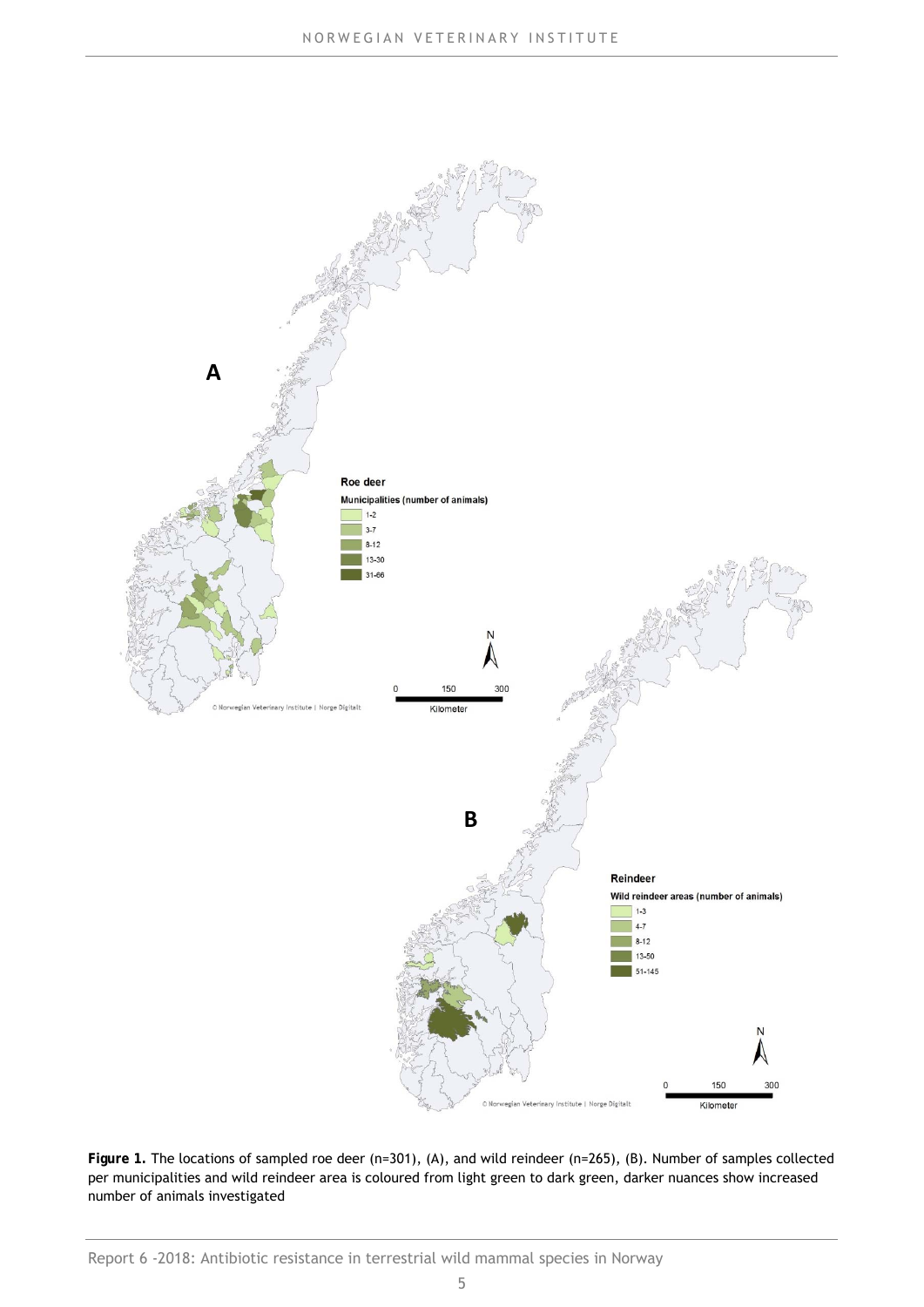#### Laboratory methods

Two strategies for detection of resistant bacteria were used:

- 1. Non-selective culturing and inclusion of one randomly chosen *E. coli* (indicator *E. coli*) from each sample for testing of resistance against 15 different antimicrobials,
- 2. Selective screening for *E. coli* resistant to 3rd generation cephalosporins, carbapenems and quinolones.

#### *Indicator* E. coli

Faecal swabs were plated on MacConkey agar. The agar plates were incubated at 41.5±0.5°C for 24-48 hours. A single colony displaying typical *E. coli* morphology was randomly selected and sub-cultured on blood-agar. The isolates were confirmed as *E. coli* by a positive indole test.

#### *Pre-enrichment of sample material*

The swabs used for plating on MacConkey agar was then inoculated in 5 mL buffered peptone water (BPW-ISO) and incubated at  $37\pm1^{\circ}$ C for  $20\pm2$  hours.

#### *3. generation cephalosporinase-producing* E. coli

A total of 10 µL of the overnight enrichment was plated on MacConkey agar supplemented with 1 mg/L cefotaxime and MacConkey agar supplemented with 2 mg/L ceftazidime [16]. The agar plates were incubated at 41.5±0.5oC for 24-48 hours. Presumptive cephalosporin-resistant *E. coli* were sub-cultured on blood agar, and confirmed as *E. coli* using MALDI-TOF.

#### *Quinolone-resistant* E. coli

A total of 10 µL of the overnight enrichment was plated on MacConkey agar supplemented with 0.06 mg/L ciprofloxacin. The agar plates were incubated at  $41.5\pm0.5\textdegree C$  for 24-48 hours. Presumptive QREC were subcultured on blood agar, and confirmed as *E. coli* using MALDI-TOF MS.

#### *Carbapenemase-producing* E. coli *(CPE)*

A total of 10 µL of the overnight pre-enrichment were plated onto chromID™ CARBA and chromID™ OXA-48 agar (bioMérieux, Marcy l'Etoile, France)[16]. The agar plates were incubated at  $37\pm1^{\circ}$ C for 24-48h. Presumptive CPE were sub-cultured on blood agar, and confirmed as *E. coli* using MALDI-TOF MS.

#### *Susceptibility testing*

Antimicrobial susceptibility testing was performed on all isolates. Minimum inhibitory concentration (MIC) values were determined using broth microdilution (Sensititre, TREK diagnostics LTD, Thermo Scientific), except for determination of streptomycin MICs that was performed with gradient strips (bioMérieux). *E. coli* were tested on the EUVSEC panel. *E. coli* displaying resistance to 3rd generation cephalosporins were additionally subjected to testing with the EUVSEC2 panel to determine the beta-lactam resistance profile. Susceptible *E. coli* ATCC 25922 was included as quality control in the susceptibility testing. In addition, *E. coli* K5-20 (AmpC, *bla*CMY-2) and *E. coli* K8-1 (ESBL, *bla*CTX-M-15) were included as quality controls for the EUVSEC2 panel and *E. coli* 2003-10-681 and *E. coli* 2002-10-702 were included as controls for the streptomycin MIC determination tests.

#### *Detection of resistance genes*

Isolates displaying resistance to critically important antimicrobials were investigated further and their resistance mechanisms confirmed. These included *E. coli* resistant to 3<sup>rd</sup> generation cephalosporins or to colistin. *E. coli* isolates displaying cephalosporin resistance with an AmpC phenotype were subjected to real-time PCR for detection of *bla*<sub>CMY-2</sub> using previously published primers and probe [17]. If the real-time PCR result was negative, the isolates were subjected to PCR for detection of mutations in the promoter/attenuator region of the chromosomal *ampC* gene [18] and a multiplex PCR for detection of plasmid-mediated AmpC genes [19]. *E. coli* isolates displaying cephalosporin resistance with an ESBL phenotype were subjected to PCR for detection of  $bla<sub>TEM</sub>$ ,  $bla<sub>SHV</sub>$  and  $bla<sub>CTX-M</sub>$  genes [20, 21]. All PCR amplicons were sequenced to determine the gene variant responsible for the resistance phenotypes. A multiplex PCR for detection of *mcr-1* and *mcr-2*, encoding plasmid-mediated colistin resistance, was performed on two colistin resistant isolates [22].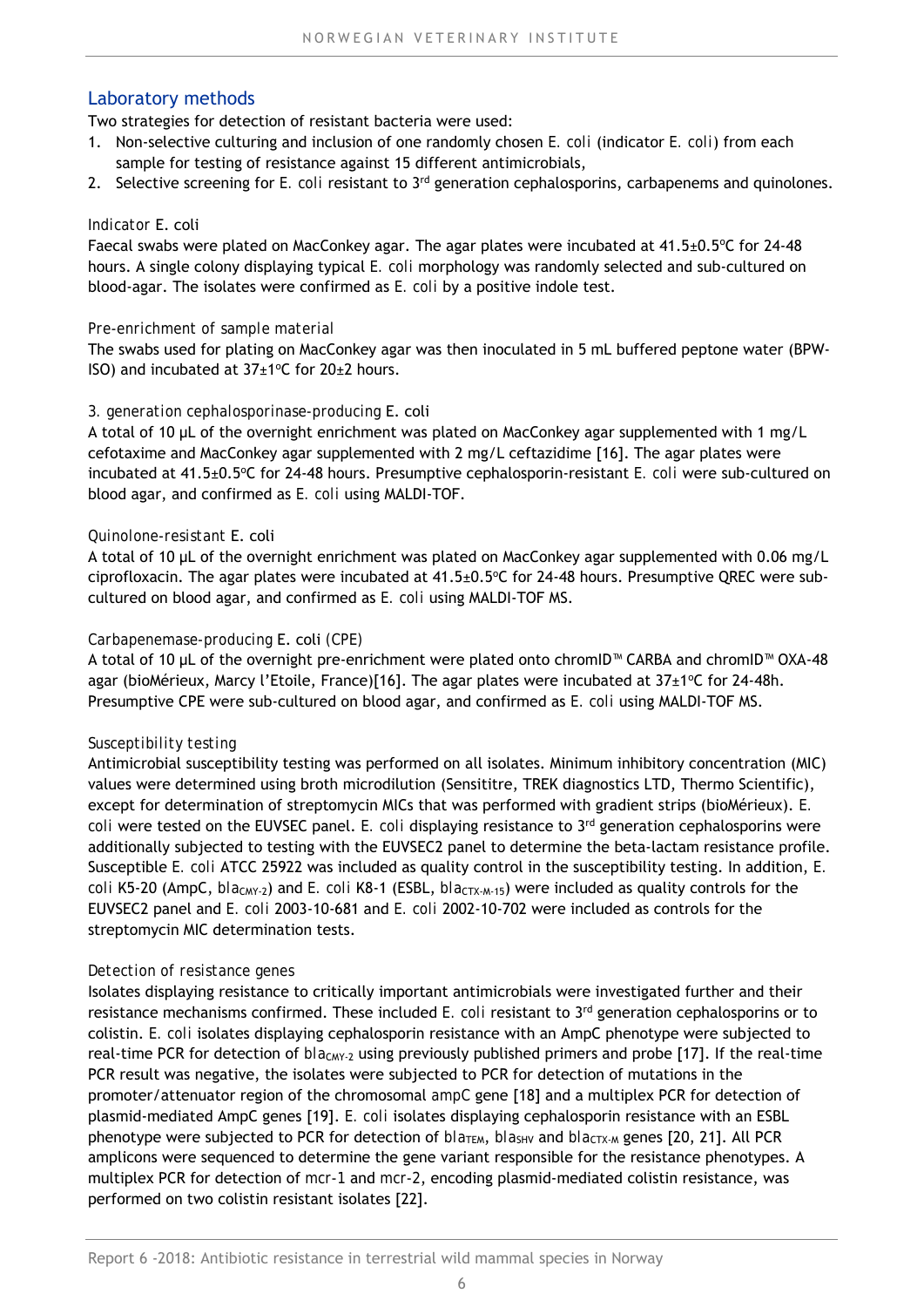#### Data processing

Susceptibility data were recorded and stored in the sample registration system at NVI as discrete MIC values. MIC-values for streptomycin obtained with gradient strips were transformed to the next MIC-value above the recorded value for intermediate values not included in Table 1.Data management and analysis was performed in SAS-PC System® v 9.4 for Windows (SAS Institute Inc., Cary, NC, USA). The 95% confidence intervals were calculated by the exact binomial test using R version 3.3.1 for Windows (R Development Core Team, 2016).

# Results

#### Indicator *E. coli*

In total, *E. coli* was isolated and susceptibility tested from 274 out of 301 (91%) faecal samples from roe deer, and from 230 out of 265 (86.8%) faecal samples from wild reindeer. One isolate per positive sample was susceptibility tested. The occurrence of resistance to the different antimicrobial substances by species is shown in Figure 3. Detailed results from the susceptibility testing are presented in Table 1.

The occurrence of resistance was low among the isolates as shown in Table 1 and Figure 2. Among the isolates obtained from wild reindeer and from roe deer, 96.5% and 93.8%, respectively, were fully susceptible to all the tested substances. Resistance to more than one substance was rare with 0.4% of the isolates from roe deer resistant to two substances and 1.1% of the isolates from roe deer resistant to three substances (streptomycin and sulfamethoxazole and tetracycline or ampicillin).

Resistance to streptomycin was the most commonly occurring resistance form and was detected in 1.7% of the *E. coli* isolates from wild reindeer and in 5.1% of the of the *E. coli* isolates from roe deer.

A few isolates had MIC values to colistin above the cut-off value. These isolates were investigated by PCR for the colistin resistance encoding genes *mcr-1* and *mcr-2*, but came out negative for both genes.



**Figure 2**. The antimicrobial resistance profiles among *E. coli* isolates (N=504) from wild reindeer and roe deer in Norway.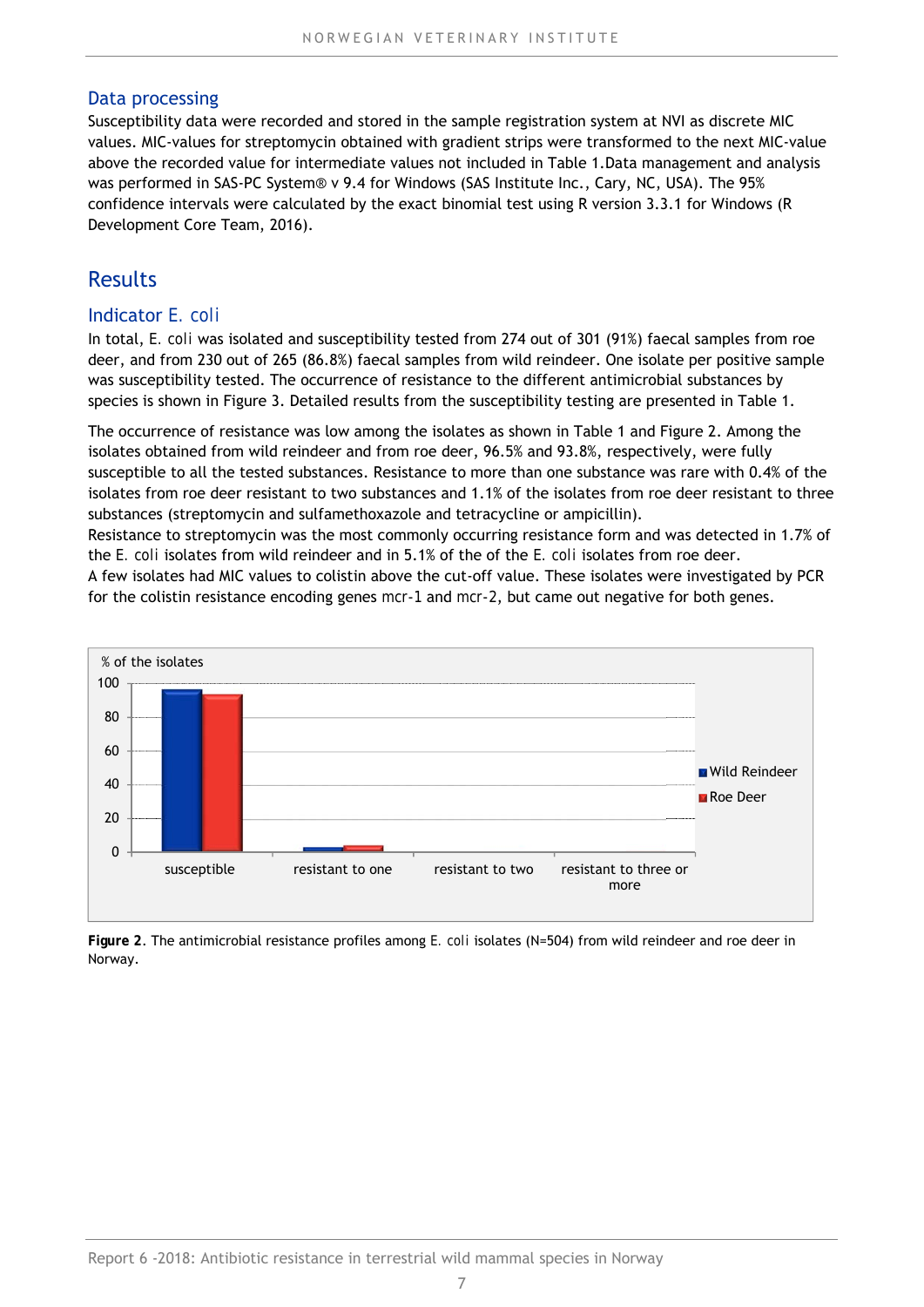

**Figure 3**. The prevalence of resistant *E. coli* isolates (N=504) originating from wild reindeer and roe deer in Norway.

#### Selective screening for resistance to important antimicrobials

Selective screening for *E. coli* resistant to 3rd generation cephalosporins and quinolones was performed on a total of 262 and 291 faecal samples from reindeer and roe deer, respectively. The selective screening for *E. coli* resistant to carbapenems was performed for 262 and 240 faecal samples from reindeer and roe deer, respectively.

The overall occurrence of *E. coli* resistant to 3rd generation cephalosporins was 0.0% (95% CI: 0.0-1.4) in wild reindeer and 0.3% (95% CI: 0.0-1.3) in roe deer. Only one isolate was from roe deer was resistant to  $3<sup>rd</sup>$  generation cephalosporins. The genetic mechanism behind resistance to cephalosporins was investigated by PCR and sequencing and the  $bla_{\text{CTX-M-1}}$  gene was identified. Susceptibility testing showed that the isolate was resistant to beta-lactams and cefalosporins only, and not to any other classes of antimicrobials.

The overall occurrence of quinolone resistant *E. coli* was 0.8% (95% CI: 0.0-2.7) in wild reindeer and 0.3% (95% CI: 0.0-1.9) in roe deer. Two isolates from reindeer samples had increased tolerance to quinolones and the two isolates exhibited MICs above the cut-off values for both nalidixic acid and ciprofloxacin. The mechanism behind quinolone resistant in these isolates is probably due to mutations in chromosomally located genes. No co-resistance to other antimicrobials were found for the two isolates. From roe deer, one sample was positive for quinolone resistant *E. coli*. The MIC value for nalidixic acid was above cut-off, but for ciprofloxacin below cut-off. Mutation(s) in chromosomally located genes is probably the reason for increased tolerance to quinolones. Susceptibility data also showed that the isolate was resistant to streptomycin.

The overall occurrence of carbapenem resistant *Enterobacteriaceae* was 0% in both wild reindeer and roe deer samples indicating prevalences below 1.5% and 1.3%, in wild reindeer and roe deer, respectively.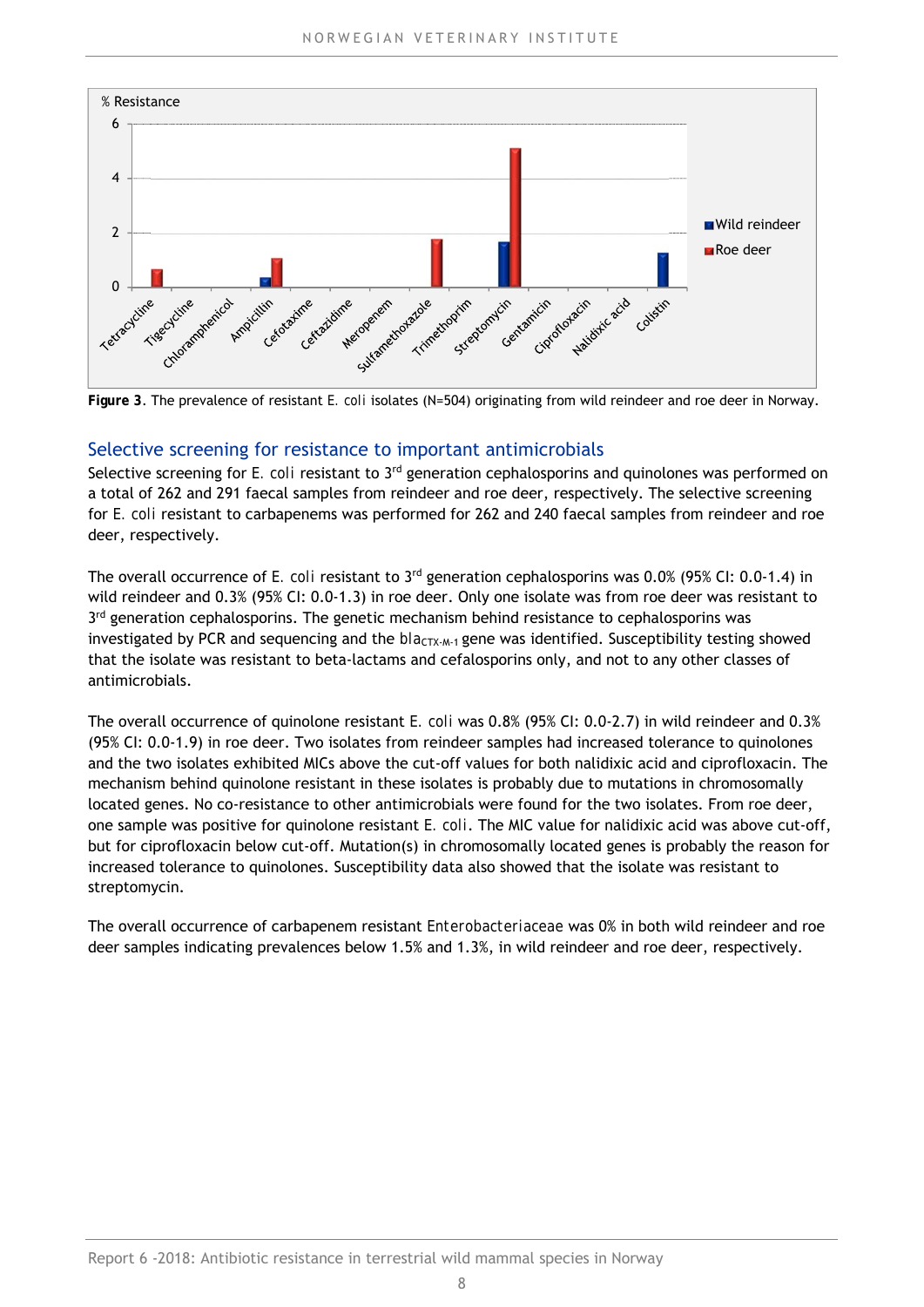|                           | Table 1. Antimicrobial resistance in indicator <i>E. coli</i> isolated from faecal samples of roe deer (n=274) and wild |  |  |  |
|---------------------------|-------------------------------------------------------------------------------------------------------------------------|--|--|--|
| reindeer (n=230) in 2017. |                                                                                                                         |  |  |  |

|                  |                      |                    | Resistance       | Distribution (%) of MIC values (mg/L)* |          |  |                                |          |          |                |          |               |                    |     |               |                 |            |         |          |
|------------------|----------------------|--------------------|------------------|----------------------------------------|----------|--|--------------------------------|----------|----------|----------------|----------|---------------|--------------------|-----|---------------|-----------------|------------|---------|----------|
| Substance        | Sample               | $(\%)$<br>[95% CI] |                  |                                        |          |  | 0.015 0.03 0.06 0.125 0.25 0.5 |          |          | $\overline{1}$ | 2        | 4             | 8                  | 16  | 32            | 64              |            | 128 256 | 2<br>512 |
| Tetracycline     | Roe deer             | 0.7                | $[0.1 -$<br>2.6] |                                        |          |  |                                |          |          |                | 93.1 5.8 |               | 0.4                |     |               |                 | 0.7        |         |          |
|                  | Wild<br>reindeer     | 0.0                | $[0.0 -$<br>1.6] |                                        |          |  |                                |          |          |                | 96.5 3.5 |               |                    |     |               |                 |            |         |          |
| Tigecycline      | Roe deer             | 0.0                | $[0.0 -$<br>1.3] |                                        |          |  |                                | 97.1 2.9 |          |                |          |               |                    |     |               |                 |            |         |          |
|                  | Wild<br>reindeer     | 0.0                | $[0.0 -$<br>1.6] |                                        |          |  |                                | 98.7 1.3 |          |                |          |               |                    |     |               |                 |            |         |          |
| Chloramphenicol  | Roe deer             | 0.0                | $[0.0 -$<br>1.3] |                                        |          |  |                                |          |          |                |          |               | 97.4 2.6           |     |               |                 |            |         |          |
|                  | Wild<br>reindeer     | 0.0                | $[0.0 -$<br>1.6] |                                        |          |  |                                |          |          |                |          |               | 97.0 3.0           |     |               |                 |            |         |          |
| Ampicillin       | Roe deer             | 1.1                | $[0.2 -$<br>3.2] |                                        |          |  |                                |          |          | 0.4            | 28.1     | 63.9          | 6.6                |     |               |                 | $0.4\ 0.7$ |         |          |
|                  | Wild<br>reindeer     | 0.4                | $[0.0 -$<br>2.4] |                                        |          |  |                                |          |          | 0.9            |          |               | 29.1 57.4 12.2     | 0.4 |               |                 |            |         |          |
| Cefotaxime       | Roe deer             | 0.0                | $[0.0 -$<br>1.3] |                                        |          |  |                                | 100      |          |                |          |               |                    |     |               |                 |            |         |          |
|                  | Wild                 | 0.0                | $[0.0 -$         |                                        |          |  |                                | 100      |          |                |          |               |                    |     |               |                 |            |         |          |
| Ceftazidime      | reindeer<br>Roe deer | 0.0                | 1.6]<br>$[0.0 -$ |                                        |          |  |                                |          | 100      |                |          |               |                    |     |               |                 |            |         |          |
|                  | Wild                 | 0.0                | 1.3]<br>$[0.0 -$ |                                        |          |  |                                |          | 100      |                |          |               |                    |     |               |                 |            |         |          |
|                  | reindeer             |                    | 1.6]<br>$[0.0 -$ |                                        |          |  |                                |          |          |                |          |               |                    |     |               |                 |            |         |          |
| Meropenem        | Roe deer<br>Wild     | 0.0                | 1.3]<br>$[0.0 -$ |                                        | 100      |  |                                |          |          |                |          |               |                    |     |               |                 |            |         |          |
|                  | reindeer             | 0.0                | 2.4]             |                                        | 99.6 0.4 |  |                                |          |          |                |          |               |                    |     |               |                 |            |         |          |
| Sulfamethoxazole | Roe deer             | 1.8                | $[0.6 -$<br>4.2] |                                        |          |  |                                |          |          |                |          |               | 96.4 1.8           |     |               |                 |            |         | 1.8      |
|                  | Wild<br>reindeer     | 0.0                | $[0.0 -$<br>1.6] |                                        |          |  |                                |          |          |                |          |               | 98.3 1.3 0.4       |     |               |                 |            |         |          |
| Trimethoprim     | Roe deer             | 0.0                | $[0.0 -$<br>1.3] |                                        |          |  |                                | 90.9 8.4 |          | 0.7            |          |               |                    |     |               |                 |            |         |          |
|                  | Wild<br>reindeer     | 0.0                | $[0.0 -$<br>1.6] |                                        |          |  |                                | 91.7 7.0 |          | 1.3            |          |               |                    |     |               |                 |            |         |          |
| Azithromycin     | Roe deer             | ND                 |                  |                                        |          |  |                                |          |          |                | 19.3     |               | 46.4 32.8 1.5      |     |               |                 |            |         |          |
|                  | Wild<br>reindeer     | ND                 |                  |                                        |          |  |                                |          |          |                |          |               | 35.3 37.0 26.1 1.7 |     |               |                 |            |         |          |
| Gentamicin       | Roe deer             | 0.0                | $[0.0 -$<br>1.3] |                                        |          |  |                                |          |          | 61.7 35.0      | 3.3      |               |                    |     |               |                 |            |         |          |
|                  | Wild<br>reindeer     | 0.0                | $[0.0 -$<br>1.6] |                                        |          |  |                                | 0.4      |          | 76.1 18.7 4.8  |          |               |                    |     |               |                 |            |         |          |
| Ciprofloxacin    | Roe deer             | 0.0                | $[0.0 -$<br>1.3] | 78.5                                   | 20.8 0.7 |  |                                |          |          |                |          |               |                    |     |               |                 |            |         |          |
|                  | Wild<br>reindeer     | 0.0                | $[0.0 -$         | 82.2                                   | 17.4 0.4 |  |                                |          |          |                |          |               |                    |     |               |                 |            |         |          |
| Nalidixic acid   | Roe deer             | 0.0                | 1.6]<br>$[0.0 -$ |                                        |          |  |                                |          |          |                |          | 98.9 1.1      |                    |     |               |                 |            |         |          |
|                  | Wild                 | 0.0                | 1.3]<br>$[0.0 -$ |                                        |          |  |                                |          |          |                |          | 100           |                    |     |               |                 |            |         |          |
|                  | reindeer             |                    | 1.6]<br>$[0.0 -$ |                                        |          |  |                                |          |          |                |          |               |                    |     |               |                 |            |         |          |
| Colistin         | Roe deer<br>Wild     | 0.0                | 1.3]<br>$[0.0 -$ |                                        |          |  |                                |          |          | 98.5 1.5       |          |               |                    |     |               |                 |            |         |          |
|                  | reindeer             | 1.6                | 4.3]             |                                        |          |  |                                |          |          | 97.8 0.9       |          | 0.9           | 0.4                |     |               |                 |            |         |          |
| Streptomycin     | Roe deer             | 5.1                | $[2.8 -$<br>8.4] |                                        |          |  |                                | 0.7      | 35.4     | 55.5           | 2.9      | 0.4           | 0.7                | 2.9 |               | $1.1 \quad 0.4$ |            |         |          |
|                  | Wild<br>reindeer     | 1.7                | $[2.8 -$<br>4.41 |                                        |          |  |                                | 2.6      | 11.7 4.8 |                |          | 34.4 41.7 2.6 |                    |     | $0.4$ 0.4 1.3 |                 |            |         |          |

\*Bold vertical lines denote epidemiological cut-off values for resistance. ND=cut-off not defined by EUCAST. CI=confidence interval. White fields denote range of dilutions tested for each antimicrobial substance. MIC values higher than the highest concentration tested are given as the lowest MIC value above the range. MIC values equal to or lower than the lowest concentration tested are given as the lowest concentration tested.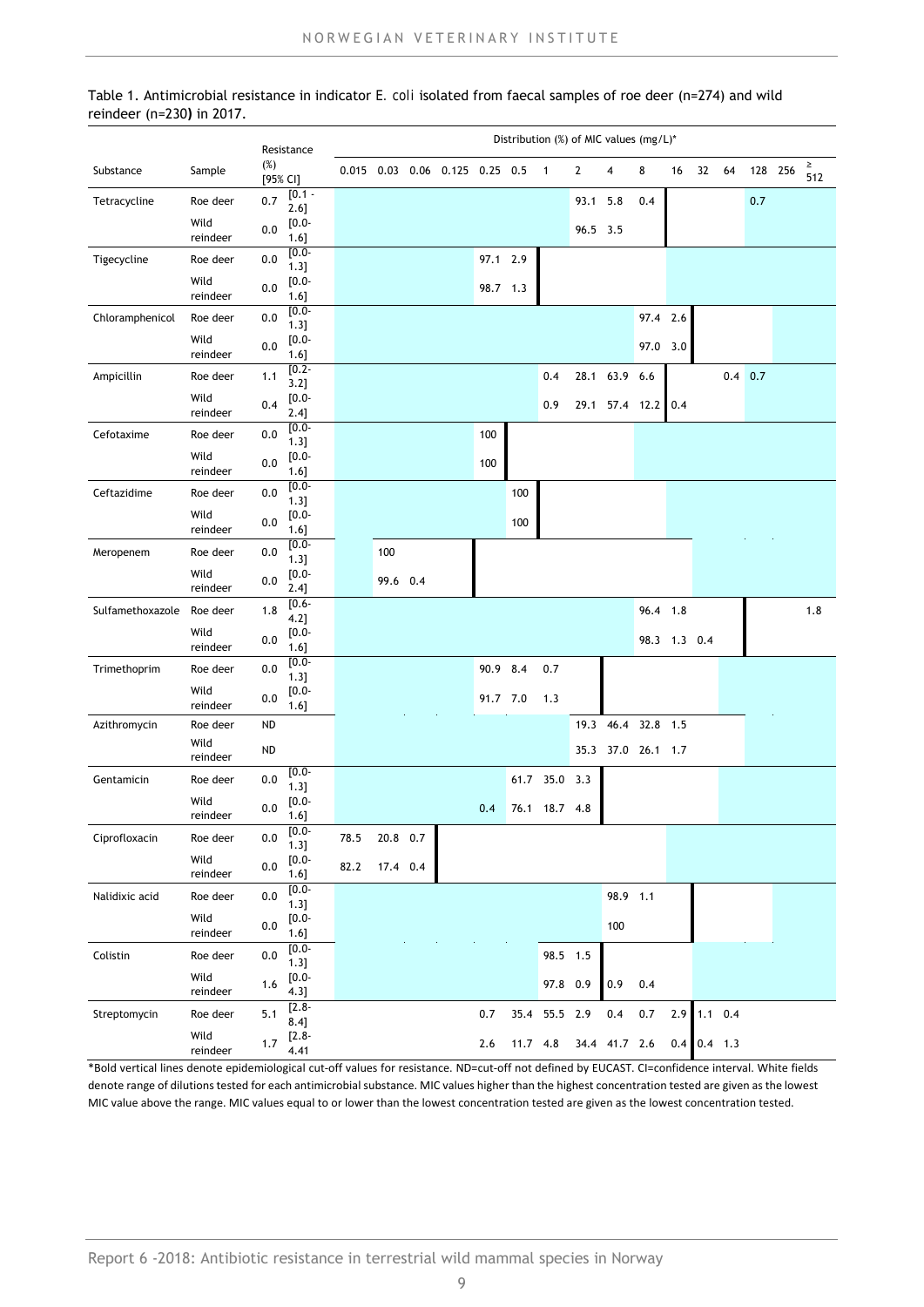# **Discussion**

This survey indicates that there in general is a low occurrence of antimicrobial resistance among *E. coli* of the intestinal microbiota of wild reindeer and roe deer in Norway.

Comparison to previous Norwegian results is possible for resistance data from wild reindeer, as two studies have been conducted earlier [23, 24]. Comparison to these studies is possible due to equal sampling procedure and inclusion criteria for isolates to be tested (indicator bacteria/faecal *E. coli* from healthy animals). In both the previous surveys the overall resistance rates were relatively low with 76.2% and 89.7% of the isolates being susceptible to tested substances [23, 24]. Similar results were also found in this study, as 96.5% of the tested isolates were fully susceptible to all substances included in the test panel. Comparison of results from these three studies has to take into consideration some small changes made in the panel of antimicrobial substances tested. However, these small changes will not have any major influence on the comparability.

The first survey on antimicrobial resistance from wild reindeer was performed in 2003 in Forollhogna wild reindeer area. A total of 42 *E. coli* isolates, all from different animals, were susceptibility tested using a broth microdilution method [23]. The resistance rates were in general low, however, a remarkably high occurrence of resistance to streptomycin was reported as 24% of the isolates were classified as resistant. The genetic mechanism for streptomycin resistance has been investigated and the genes responsible for resistance were the same as those commonly occurring in bacterial isolates from livestock and humans (data not published/*M Sunde personal communication*). One of the isolates was in-depth characterized and the *aadA1* gene, located within a class 1 integron, was responsible for streptomycin resistance. This is a common genetic element in resistant *Enterobacteriaceae* from humans and animals. However, the general structure of the integron was somewhat different in the reindeer isolate [25]. In addition to streptomycin resistance, a few isolates resistant to sulfamethoxazole and oxytetracycline were found.

The second surveys was conducted in 2012, and animals from the following three wild reindeer areas were sampled; Forollhogna, Rondane and Nordfjella. A total of 107 *E. coli* isolates, all from different animals, were susceptibility tested with a broth microdilution method. The overall resistance rates were low, but also among these isolates resistance to streptomycin occurred and was the most frequently found resistance form, with 6.5% of the isolates being resistant. Resistance to tetracycline, sulfamethoxazole and ampicillin was also found in a few isolates. In addition, one *E. coli* was classified as resistant to cephalosporins. Chromosomal mutations leading to upregulated AmpC production was found to be the mechanism behind this cephalosporin resistance [24].

Results from the present and previous studies carried out in Norway show that resistance to streptomycin occur to some extent among *E. coli* from wild reindeer. There is no clear explanation for these findings. One possible explanation is contamination from livestock animals (eg. domestic sheep grazing in reindeer habitats during summer) or humans, or it can be a natural form of resistance appearing as a response to a kind of selection pressure from the natural environment of the animals, like plants, fungi or moss. The usage of streptomycin in humans in Norway is minimal and the findings of streptomycin resistant *E. coli* from wild reindeers will not represent an important potential reservoir for resistant bacteria to humans and/or animals.

Comparison to previous Norwegian results is also possible for resistance data from roe deer, as one study have been conducted earlier [26]. Comparison to this study is possible due to equal sampling procedure and inclusion criteria for isolates to be tested (indicator bacteria/faecal *E. coli* from healthy animals). However, the study from 2005 only tested 44 *E. coli* isolates (from 45 different animals). In general, the results obtained in the two studies regarding resistance frequencies and resistance forms are similar.

Among the *E. coli* isolates from roe deer, one was identified as resistant to extended spectrum cephalosporins. Resistance to cephalosporines was mediated by the ESBL (extended spectrum betalactamase) encoding gene *bla*<sub>CTX-M-1</sub>. This is the first finding of an ESBL producing *E. coli* from a wild living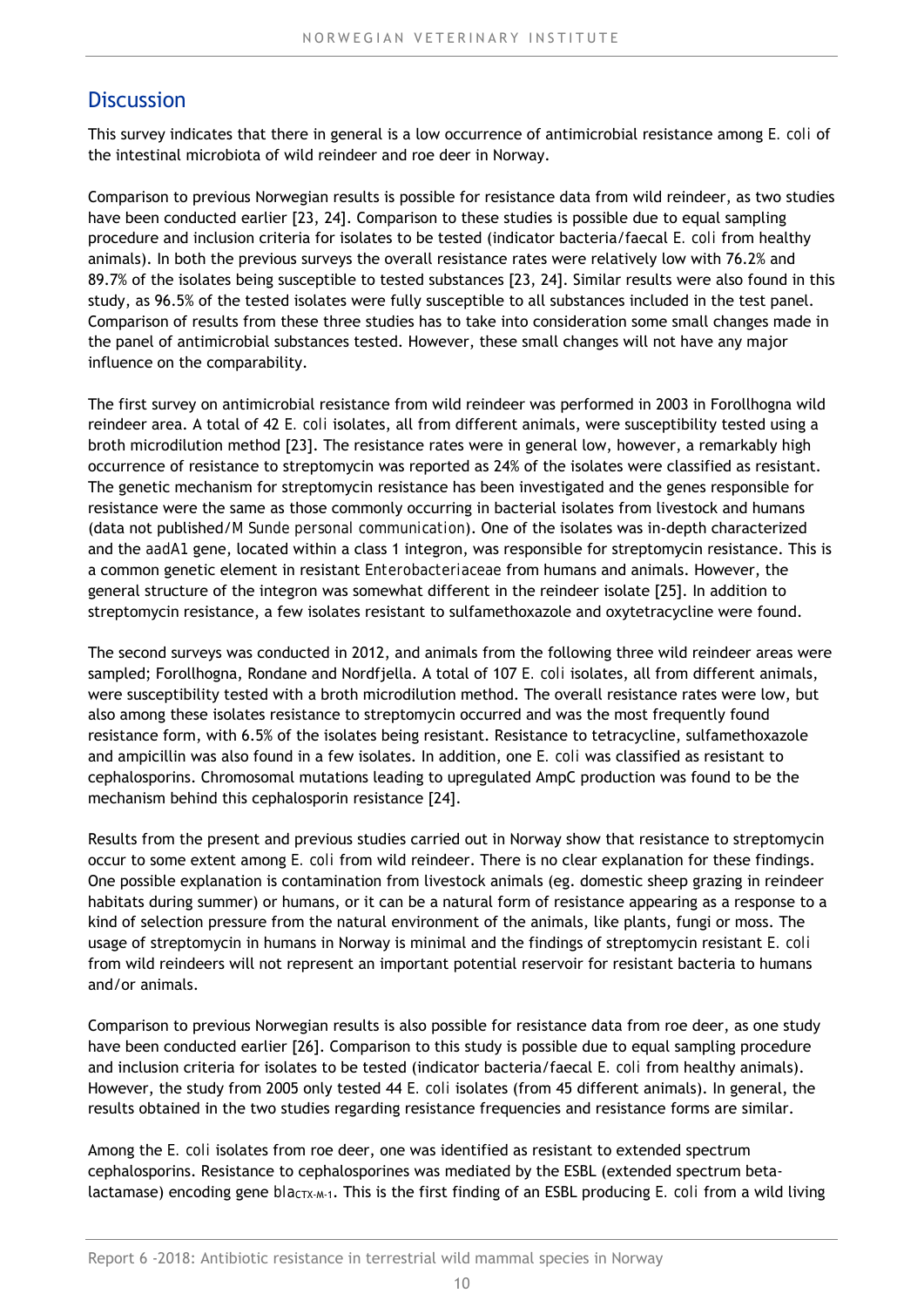cervid in Norway. A few studies from other countries have detected *E. coli* resistant to extended spectrum cephalosporins from deer; one finding from a red deer in Spain [12] and one finding from a red deer Poland [27]. The isolate from the Spanish study also carried  $b/a_{\text{CTX-M-1}}$  [12]. In Norway, ESBL producing *E. coli* have earlier been detected from the intestinal flora of red foxes (*Mo et al., submitted 2017*, [14]) and from marine bivalve molluscs [28]. The finding of ESBL producing *E. coli* from various environmental niches in Norway indicates a possible "endemic" occurrence, albeit at very low frequency, in the environment. Such occurrence is surprising as the selection pressure form cephalosporin usage to humans and animals is low in Norway. The findings demonstrate that bacteria resistant to critically important antimicrobials can be present in environment samples, in spite of absence of selection pressure.

Internationally, it has to our knowledge not been performed such comprehensive and representative studies of AMR in wild reindeer as in the present study. A few studies have investigated *E. coli* isolates from roe deer, though the number of isolates included/animals sampled have been lower [27]. However, other studies have also shown that wildlife has the potential to serve as an environmental reservoir for AMR as previously described in the background of this study. In addition, an association between human population densities and occurrence of AMR in wildlife has been described, showing that wild animals living in highly populated areas are more likely to carry AMR bacteria compared to animals living in remote areas [29]. The only ESBL producing isolate detected in this study originated from a roe deer hunted in an area near one of the largest cites in Norway. In addition, wild animals living in areas with high livestock density have been shown to be more likely to be colonized with AMR *E. coli* compared to wild animals living in remote areas [30, 31].

The present study takes advantage of two different approaches for detecting and describing antimicrobial resistance in wild reindeer and roe deer. Both methods give important and complementary information. AMR in indicator *E. coli* is an international standardized method for investigating occurrence and follow trends in bacteria from feed, food and animals. For a low prevalent country as Norway, selective methods are necessary to follow the situation considering resistance to important antimicrobials, such as 3rd generation cephalosporins.

In Norway, a comprehensive study on antimicrobial resistance in wild red fox was recently conducted using the same sampling procedure and inclusion criteria for bacterial isolates (*Mo et al., submitted 2017*, [14]). Comparison of results from the two surveys showed that resistance frequencies for indicator *E. coli* were similar in red fox and cervids as 92.3% versus 94.8% of the isolates, respectively, were susceptible to all antimicrobial substances tested. However, more samples with isolates exhibiting resistance to critically important antimicrobials, such as  $3<sup>rd</sup>$  generation cephalosporins and fluoroquinolons, were found from wild red foxes when selective screening was performed.

A recent report from the Scientific Opinion of the Panel on Microbial Ecology of the Norwegian Scientific Committee for Food Safety [32] have concluded that it is most likely that some heavy metals such as copper, zinc and cadmium as well as some disinfectants such as phenols and quaternary ammonium compounds have a potential as resistance drivers. Information of possible contamination of such substances in different areas of Norway is limited. However, the use of and contamination with many such metals and compounds may also be correlated to population density.

To conclude; the results of the present study indicate that that there is a low occurrence of antimicrobial resistance among *E. coli* of the intestinal microbiota of wild reindeer and roe deer in Norway. A low, but continuous occurrence of resistance to streptomycin in samples from rein deer is demonstrated. Furthermore, the first finding of an ESBL producing *E. coli* from a wild, free-ranging cervid was documented.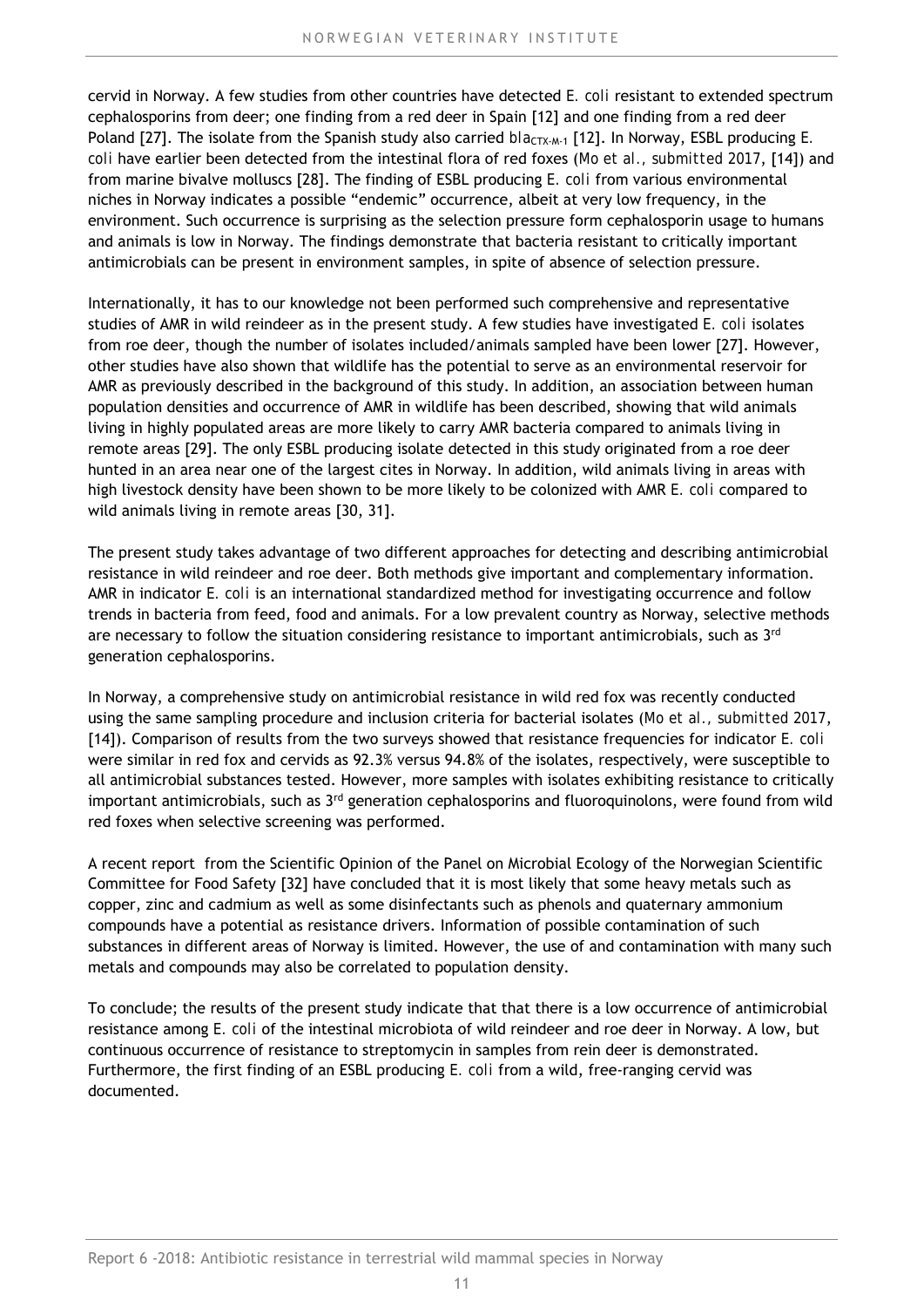# Future perspectives

Most AMR studies in wildlife are survey based and/or small scale, so one can only speculate on possible sources of AMR or the impact of wildlife AMR on clinical resistance. The long-term monitoring of wildlife species for AMR may therefore be an important tool for national and international AMR surveillance strategies. Wildlife can function as sentinel/early-warning systems for AMR spread and help characterize/understand the dynamic and mechanisms for resistance in the environment.

Ecosystems with relatively simple and well-characterized potential inputs of AMR, such as the case of Norway, can provide tractable and realistic systems for studying AMR in the natural environment. Especially in pristine environments such as the Arctic, it is of paramount importance to understand the spread of AMR and the risk/impact it may pose for the health and conservation of these wild species.

# References

- 1. Anonymous, *Nasjonal strategi mot antibiotikaresistens 2015-2020*, H.o. omsorgsdepartementet, Editor. 2015, Helse og omsorgsdepartementet: Oslo.
- 2. Anonymous, *NORM/NORM-VET 2015. Usage of Antimicrobial Agents and Occurrence of Antimicrobial Ressitance in Norway.* 2016, Norwegian Veterinary Institute/University Hospital of North Norway: Tromsø/Oslo.
- 3. Sato, G., et al., *Detection of conjugative R plasmids conferring chloramphenicol resistance in Escherichia*
- *coli isolated from domestic and feral pigeons and crows.* Zentralbl Bakteriol Orig A, 1978. **241**(4): p. 407-17. 4. Carroll, D., et al., *Antimicrobial Resistance in Wildlife: Implications for Public Health.* Zoonoses and Public Health, 2015. **62**(7): p. 534-542.
- 5. Radhouani, H., et al., *Potential impact of antimicrobial resistance in wildlife, environment and human health.* Frontiers in Microbiology, 2014. **5**: p. 23.
- 6. Vittecoq, M., et al., *Antimicrobial resistance in wildlife.* Journal of Applied Ecology, 2016. **53**(2): p. 519-529.
- 7. Arnold, K.E., N.J. Williams, and M. Bennett, *'Disperse abroad in the land': the role of wildlife in the dissemination of antimicrobial resistance.* Biology Letters, 2016. **12**(8).
- 8. Sjölund, M., et al., *Dissemination of Multidrug-Resistant Bacteria into the Arctic.* Emerging Infectious Diseases, 2008. **14**(1): p. 70-72.
- 9. Ramstad, S., et al. *Characterization of antimicrobial resistant Escherichia coli from wild reindeers in Norway and Svalbard.* in *European Congress of Clinical Microbiology and Infectious Diseases*. 2017. Vienna - Austria.
- 10. Smith, S., et al., *Antimicrobial resistant bacteria in wild mammals and birds: a coincidence or cause for concern?* Irish Veterinary Journal, 2014. **67**(1): p. 8-8.
- 11. Furness, L.E., et al., *Wild small mammals as sentinels for the environmental transmission of antimicrobial resistance.* Environmental Research, 2017. **154**: p. 28-34.
- 12. Alonso, C.A., et al., *Antimicrobial resistance in faecal Escherichia coli isolates from farmed red deer and wild small mammals. Detection of a multiresistant E. coli producing extended-spectrum beta-lactamase.* Comp Immunol Microbiol Infect Dis, 2016. **45**: p. 34-9.
- 13. Alonso, C.A., et al., *Occurrence and characterization of stx and/or eae-positive Escherichia coli isolated from wildlife, including a typical EPEC strain from a wild boar.* Vet Microbiol, 2017. **207**: p. 69-73.
- 14. Mo, S.S., et al., *Antimicrobial resistance in the Norwegian environment red fox as an indicator*, in *Norwegian Veterinary Institute Reports*, M. Norstrom, Editor. 2017, Norwegian Veterinary Institute: Oslo. p. 18.
- 15. Madslien, K., et al., *Helseovervåkingsprogrammet for hjortevilt og moskus (HOP) 2016*, in *Norwegian Veterinary Institute Reports*. 2017, Norwegian Veterinary Institute: Oslo. p. 14.
- 16. EURL-AR, in *AR Isolation of ESBL-, AmpC- and carbapenemase-producing E. coli from caecal sample, Version 4*. 2017.
- 17. Schmidt, G.V., et al., *Sampling and Pooling Methods for Capturing Herd Level Antibiotic Resistance in Swine Feces using qPCR and CFU Approaches.* PLoS One, 2015. **10**(6): p. e0131672.
- 18. Agerso, Y., et al., *Prevalence of extended-spectrum cephalosporinase (ESC)-producing Escherichia coli in Danish slaughter pigs and retail meat identified by selective enrichment and association with cephalosporin usage.* J Antimicrob Chemother, 2012. **67**(3): p. 582-8.
- 19. Perez-Perez, F.J. and N.D. Hanson, *Detection of plasmid-mediated AmpC beta-lactamase genes in clinical isolates by using multiplex PCR.* J Clin Microbiol, 2002. **40**(6): p. 2153-62.
- 20. Brinas, L., et al., *Detection of CMY-2, CTX-M-14, and SHV-12 beta-lactamases in Escherichia coli fecalsample isolates from healthy chickens.* Antimicrob Agents Chemother, 2003. **47**(6): p. 2056-8.
- 21. Hasman, H., et al., *beta-Lactamases among extended-spectrum beta-lactamase (ESBL)-resistant Salmonella from poultry, poultry products and human patients in The Netherlands.* J Antimicrob Chemother, 2005. **56**(1): p. 115-21.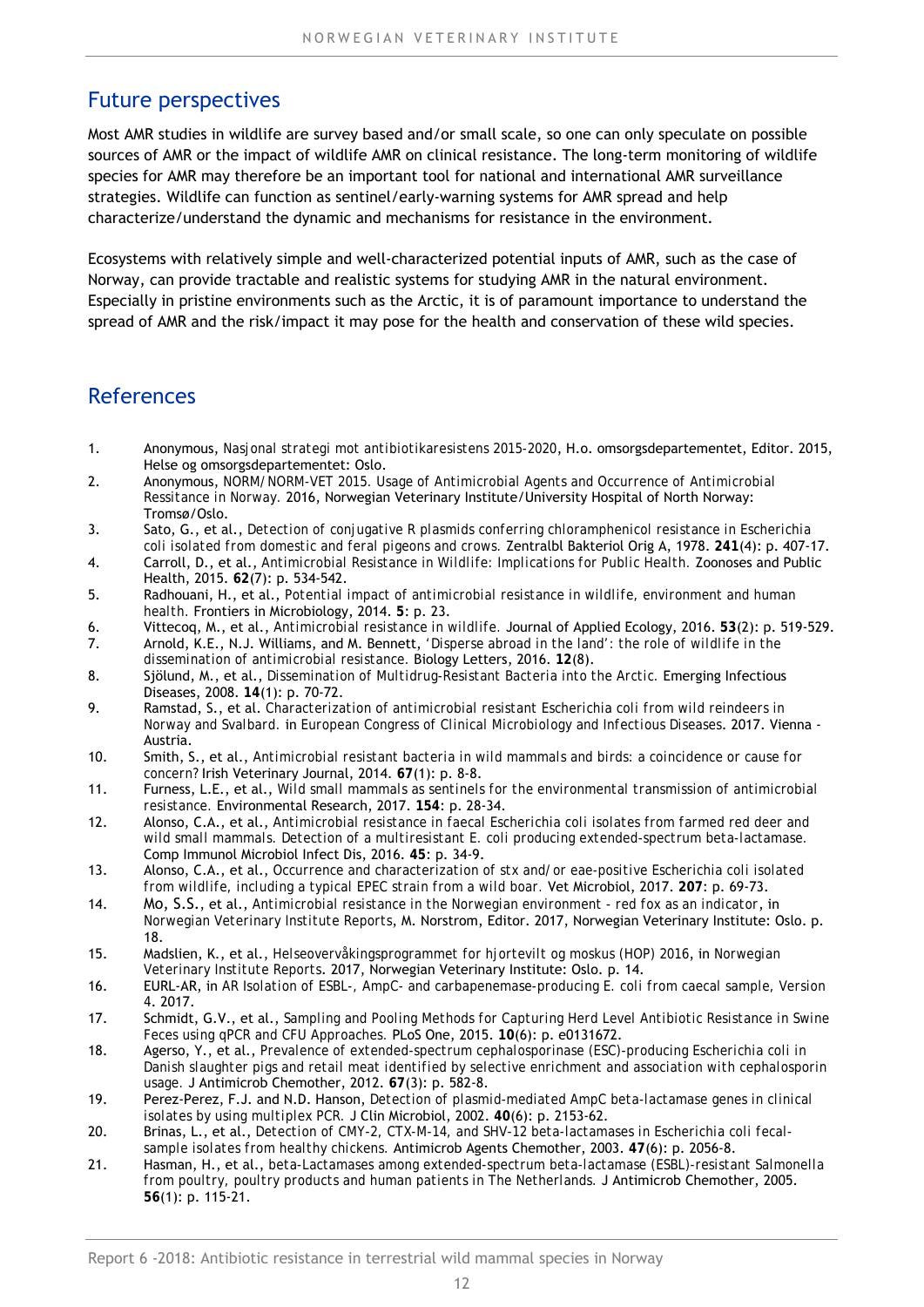- 22. EURL-AR, in *Laboratory protocol. PCR for plasmid-mediated colistin resistance genes, mcr-1 and mcr-2 (multiplex) Version 2*. 2016.
- 23. Anonymous, *NORM/NORM-VET 2003. Usage of Antimicrobial Agents and Occurrence of Antimicrobial Resistance in Norway.* 2004, Norwegian Veterinary Institute/University Hospital of North Norway: Tromsø/Oslo.
- 24. Anonymous, *NORM/NORM-VET 2012. Usage of Antimicrobial Agents and Occurrence of Antimicrobial Ressitance in Norway.* 2013, Norwegian Veterinary Institute/University Hospital of North Norway: Tromsø/Oslo.
- 25. Sunde, M., *Class I integron with a group II intron detected in an Escherichia coli strain from a free-range reindeer.* Antimicrob Agents Chemother, 2005. **49**(6): p. 2512-4.
- 26. Lillehaug, A., et al., *Campylobacter spp., Salmonella spp., verocytotoxic Escherichia coli, and antibiotic resistance in indicator organisms in wild cervids.* Acta Vet Scand, 2005. **46**(1-2): p. 23-32.
- 27. Wasyl, D., et al., *Antimicrobial Resistance in Escherichia coli Isolated from Wild Animals in Poland.* Microb Drug Resist, 2017.
- 28. Grevskott, D.H., et al., *Marine Bivalve Mollusks As Possible Indicators of Multidrug-Resistant Escherichia coli and Other Species of the Enterobacteriaceae Family.* Frontiers in Microbiology, 2017. **8**: p. 24.
- 29. Skurnik, D., et al., *Effect of human vicinity on antimicrobial resistance and integrons in animal faecal Escherichia coli.* J Antimicrob Chemother, 2006. **57**(6): p. 1215-9.
- 30. Guenther, S., et al., *First insights into antimicrobial resistance among faecal Escherichia coli isolates from small wild mammals in rural areas.* Sci Total Environ, 2010. **408**(17): p. 3519-22.
- 31. Kozak, G.K., et al., *Antimicrobial resistance in Escherichia coli isolates from swine and wild small mammals in the proximity of swine farms and in natural environments in Ontario, Canada.* Appl Environ Microbiol, 2009. **75**(3): p. 559-66.
- 32. VKM, *Antimicrobial resistance due to the use of biocides and heavy metals: a literature review. Opinion of the Panel on Microbial Ecology of the Norwegian Scinetific Comimitte for Food Safety*. 2016, Norwegian Scientific Committee for Food Safety (VKM): Oslo, Norway. p. 95.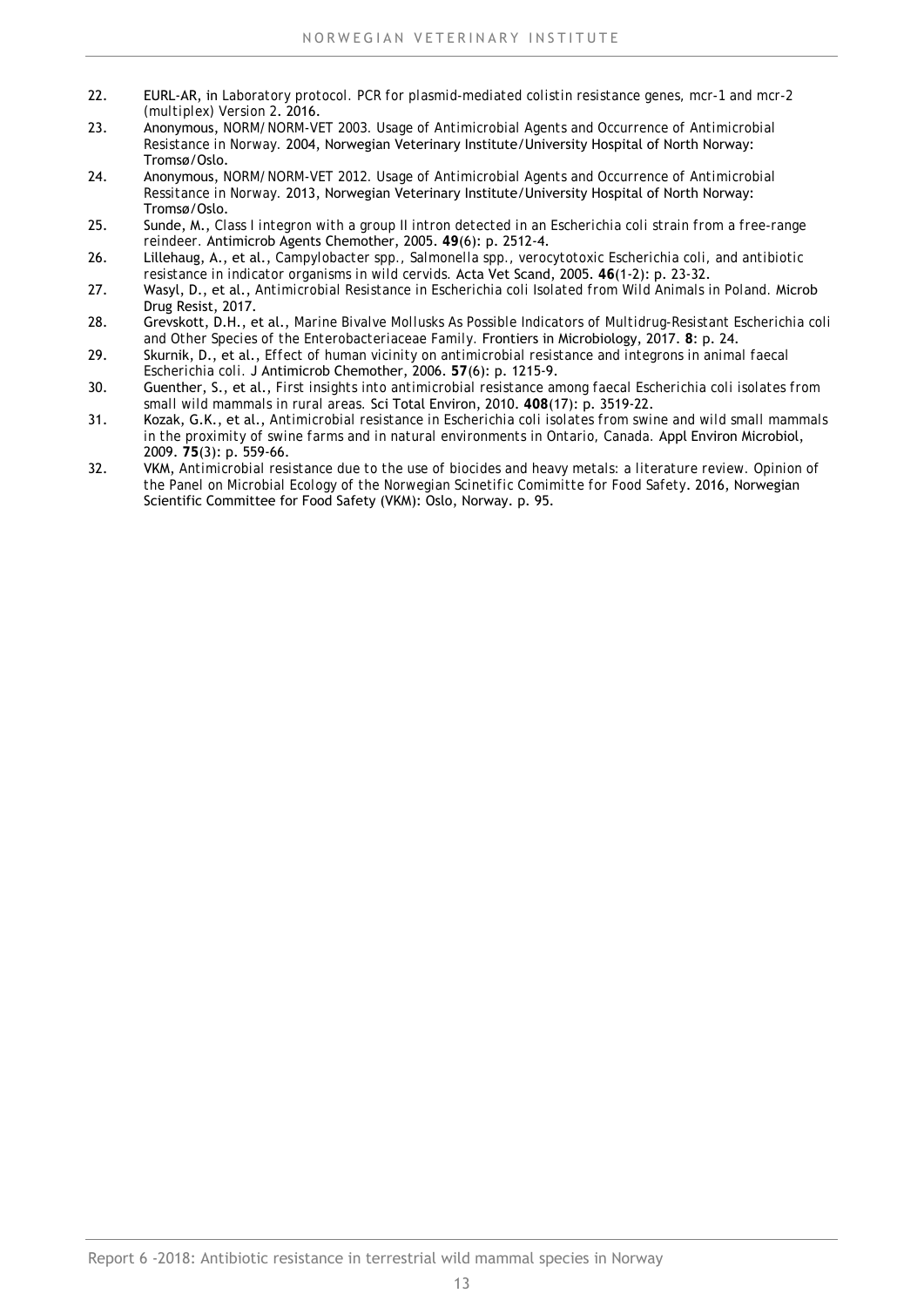# Appendix

#### Definitions and classification of resistances used in this report

Epidemiological cut-off values recommended by the European Committee on Antimicrobial Susceptibility Testing (EUCAST, accessed February 2018) were used to categorize the isolates as susceptible or resistant, except for azithromycin for *E. coli* where only MIC-values are presented as no cut-off values have been defined (Table A1.). EUCAST definitions of clinical breakpoints and epidemiological cut-off values are presented at the web page: http://www.srga.org/Eucastwt/eucastdefinitions.htm. The terms and usage of this way of classification of resistance are further explained below.

#### *Epidemiological cut-off values*

ECOFFs are mainly used by epidemiologists and could indicate emerging resistance in the bacterial populations. Based on the distribution of the MIC or the inhibition zone diameter distribution, each bacterial population could, in an ideal case, be divided into two populations by a biphasic curve as shown in the example below (Figure A1). The curve to the left (blue) shows the susceptible or wild type distribution whereas the curve to the right (red) shows the resistant or non-wild type distribution. The green line indicates a possible ECOFF value applicable to the distributions in the example.



**Figure A1**. Example of a MIC-distribution of a bacterial population to an antimicrobial substance, blue staples = wild type or susceptible population, red staples = non-wild type or resistant population) and a possible epidemiological cutoff value, line in green.

However, for several bacterial populations and corresponding tested antimicrobial substances these distributions may be overlapping. A part of the population within the overlapping area may carry resistance mechanisms and others not. In the area with the non-wild type distribution, new resistance mechanisms are responsible for the resistance either alone or in addition to the resistance mechanisms present at lower MIC values. In order to establish MIC values for each specific bacterial population and antimicrobial substance, large amounts of data are needed.

**Table A1.** The epidemiological cut-off values (ECOFFs) used to define the isolates as susceptible or resistant for each substance included in the *E. coli* test panel.

| Antimicrobial   | ECOFF (mg/L) | Antimicrobial    | ECOFF (mg/L)   |
|-----------------|--------------|------------------|----------------|
| Ampicillin      | > 8          | Meropenem        | $\sqrt{$ 0.125 |
| Azithromycin*   | <b>ND</b>    | Nalidixic acid   | $>16$          |
| Cefotaxime      | > 0.25       | Streptomycin     | $>16$          |
| Ceftazidime     | > 0.5        | Sulfamethoxazole | > 64           |
| Chloramphenicol | $>16$        | Tetracycline     | > 8            |
| Ciprofloxacin   | > 0.064      | Tigecycline      | > 0.5          |
| Colistin        | > 2          | Trimethoprim     | > 2            |
| Gentamicin      | > 2          |                  |                |

\* ND = Not defined by EUCAST